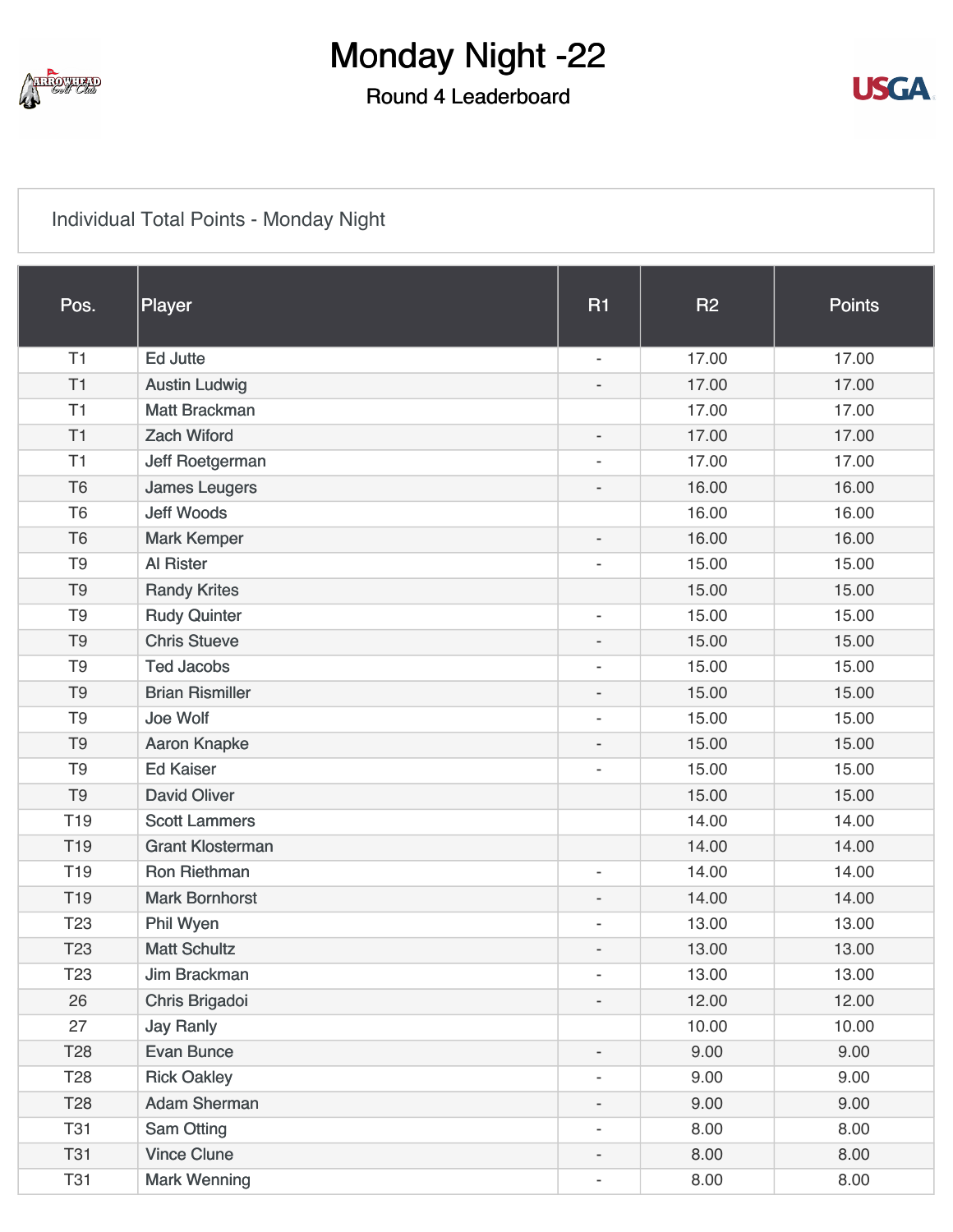

### Round 4 Leaderboard



| <b>T31</b>                            | <b>Tony Enneking</b>    | $\overline{\phantom{a}}$ | 8.00 | 8.00 |  |
|---------------------------------------|-------------------------|--------------------------|------|------|--|
| <b>T35</b>                            | <b>Robert Holthaus</b>  | $\overline{\phantom{a}}$ | 7.00 | 7.00 |  |
| <b>T35</b>                            | <b>Travis Elsass</b>    | $\overline{a}$           | 7.00 | 7.00 |  |
| <b>T35</b>                            | <b>Charlie Clune</b>    | $\overline{\phantom{a}}$ | 7.00 | 7.00 |  |
| <b>T35</b>                            | Lyle Sanvido            | $\overline{a}$           | 7.00 | 7.00 |  |
| <b>T35</b>                            | <b>Jim Heistan</b>      | $\overline{\phantom{a}}$ | 7.00 | 7.00 |  |
| <b>T35</b>                            | <b>Jason Barlage</b>    |                          | 7.00 | 7.00 |  |
| <b>T35</b>                            | <b>Denny Schmiesing</b> |                          | 7.00 | 7.00 |  |
| <b>T35</b>                            | John Farno              | $\overline{a}$           | 7.00 | 7.00 |  |
| <b>T35</b>                            | <b>Paul Albers</b>      |                          | 7.00 | 7.00 |  |
| <b>T35</b>                            | <b>Frank Heitkamp</b>   | $\overline{a}$           | 7.00 | 7.00 |  |
| T45                                   | <b>Jason Baumer</b>     | ÷,                       | 6.00 | 6.00 |  |
| <b>T45</b>                            | Ron Woehrmyer           | $\overline{a}$           | 6.00 | 6.00 |  |
| T45                                   | <b>Sean Dorsten</b>     | $\overline{a}$           | 6.00 | 6.00 |  |
| <b>T48</b>                            | <b>Jacque Borchers</b>  |                          | 5.00 | 5.00 |  |
| <b>T48</b>                            | <b>Craig Smith</b>      | $\overline{\phantom{a}}$ | 5.00 | 5.00 |  |
| T48                                   | <b>Nick Testa</b>       | $\overline{a}$           | 5.00 | 5.00 |  |
| T48                                   | <b>Wally Wagner</b>     | $\overline{\phantom{a}}$ | 5.00 | 5.00 |  |
| <b>T48</b>                            | <b>Jerry Baumer</b>     | $\overline{a}$           | 5.00 | 5.00 |  |
| <b>NS</b>                             | <b>Brian Sherman</b>    | $\overline{\phantom{a}}$ | 0.00 | 0.00 |  |
| <b>NS</b>                             | <b>Tim Nolan</b>        |                          | 0.00 | 0.00 |  |
| <b>NS</b>                             | <b>Aaron Homan</b>      | $\overline{a}$           | 0.00 | 0.00 |  |
| <b>NS</b>                             | <b>Ken Wuebker</b>      | $\overline{a}$           | 0.00 | 0.00 |  |
| <b>NS</b>                             | <b>Tim Bruns</b>        |                          | 0.00 | 0.00 |  |
| <b>NS</b>                             | <b>Bryan Leugers</b>    | $\overline{a}$           | 0.00 | 0.00 |  |
| <b>NS</b>                             | <b>Eric Belcher</b>     | $\overline{a}$           | 0.00 | 0.00 |  |
| <b>NS</b>                             | <b>Alex Schmiesing</b>  | $\overline{a}$           | 0.00 | 0.00 |  |
| <b>NS</b>                             | Dan Weaver              | $\overline{a}$           | 0.00 | 0.00 |  |
| <b>NS</b>                             | <b>Mike Schwartz</b>    |                          | 0.00 | 0.00 |  |
| <b>Total Points Allocated: 572.00</b> |                         |                          |      |      |  |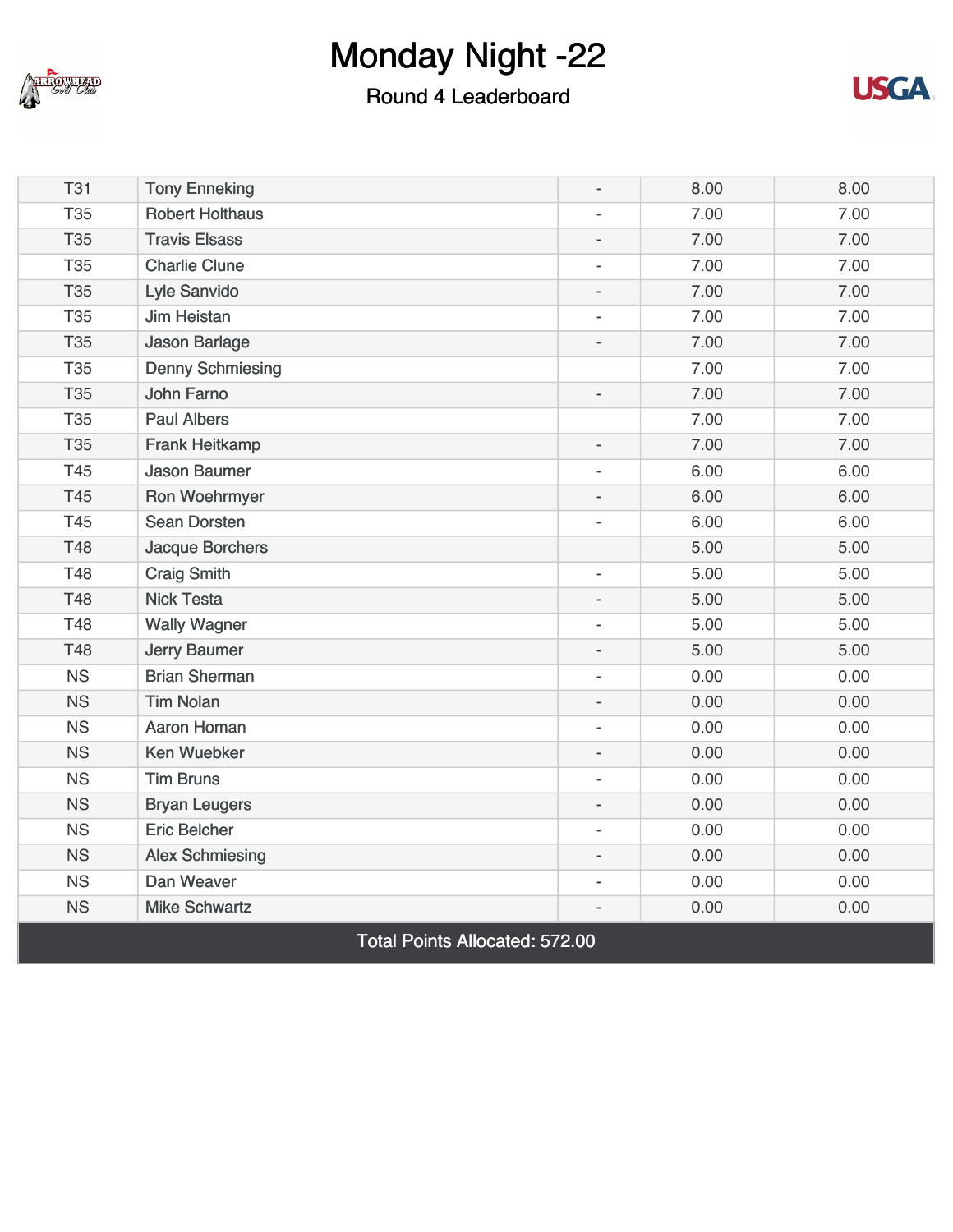

Round 4 Leaderboard



[Individual Total Points - Monday Night \(Mon, May 2\)](https://static.golfgenius.com/v2tournaments/8103117386271433790?called_from=&round_index=4)

| <b>Points</b> | Player                 | Match       | Player                  | <b>Points</b> |
|---------------|------------------------|-------------|-------------------------|---------------|
| 15.00         | <b>Al Rister</b>       | 3 & 1       | <b>Travis Elsass</b>    | 7.00          |
| 15.00         | <b>Randy Krites</b>    | 2 up        | <b>Robert Holthaus</b>  | 7.00          |
| 13.00         | Phil Wyen              | <b>Tied</b> | <b>Evan Bunce</b>       | 9.00          |
| 17.00         | <b>Ed Jutte</b>        | 3 & 1       | Jacque Borchers         | 5.00          |
| 15.00         | <b>Rudy Quinter</b>    | 1 up        | Lyle Sanvido            | 7.00          |
| 7.00          | <b>Charlie Clune</b>   | 2 & 1       | <b>Chris Stueve</b>     | 15.00         |
| 17.00         | <b>Matt Brackman</b>   | 3 & 2       | <b>Craig Smith</b>      | 5.00          |
| 17.00         | <b>Austin Ludwig</b>   | 3 & 1       | <b>Nick Testa</b>       | 5.00          |
| 17.00         | <b>Zach Wiford</b>     | 3 & 1       | <b>Wally Wagner</b>     | 5.00          |
| 16.00         | <b>Jeff Woods</b>      | 3 & 2       | Ron Woehrmyer           | 6.00          |
| 15.00         | <b>Ted Jacobs</b>      | 3 & 2       | <b>Jim Heistan</b>      | 7.00          |
| 6.00          | <b>Jason Baumer</b>    | 4 & 3       | <b>James Leugers</b>    | 16.00         |
| 13.00         | <b>Matt Schultz</b>    | <b>Tied</b> | <b>Rick Oakley</b>      | 9.00          |
| 8.00          | <b>Sam Otting</b>      | 1 up        | <b>Scott Lammers</b>    | 14.00         |
| 15.00         | <b>Brian Rismiller</b> | 3 & 2       | Jason Barlage           | 7.00          |
| 15.00         | Joe Wolf               | 2 & 1       | <b>Denny Schmiesing</b> | 7.00          |
| 13.00         | Jim Brackman           | 2 & 1       | <b>Adam Sherman</b>     | 9.00          |
| 8.00          | <b>Vince Clune</b>     | 1 up        | <b>Grant Klosterman</b> | 14.00         |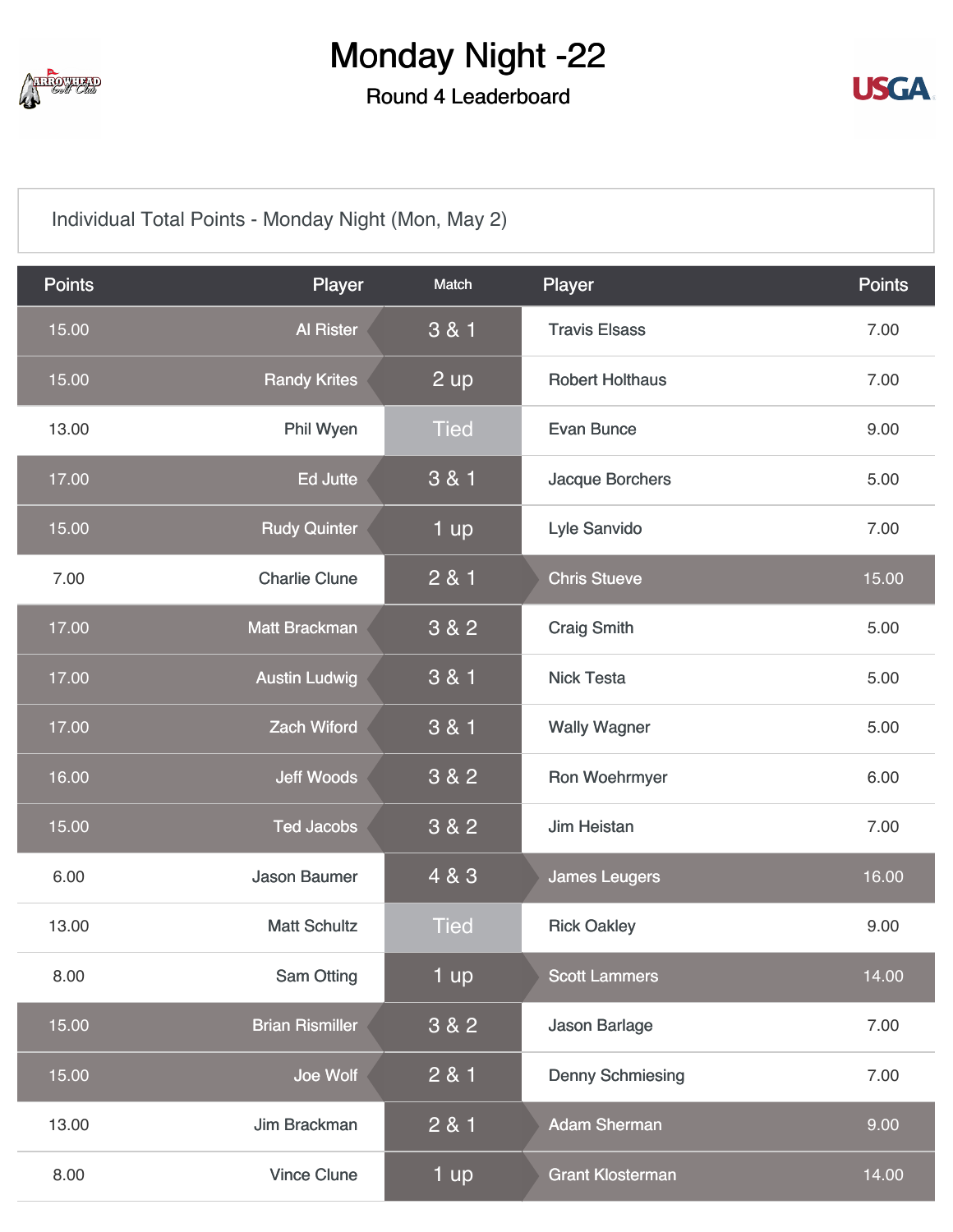

### Round 4 Leaderboard



| 7.00                                  | John Farno            | 2 up              | <b>Ed Kaiser</b>      | 15.00 |
|---------------------------------------|-----------------------|-------------------|-----------------------|-------|
| 8.00                                  | <b>Mark Wenning</b>   | 1 up              | <b>Ron Riethman</b>   | 14.00 |
| 15.00                                 | <b>Aaron Knapke</b>   | $2 \overline{up}$ | <b>Paul Albers</b>    | 7.00  |
| 10.00                                 | <b>Jay Ranly</b>      | 1 up              | Chris Brigadoi        | 12.00 |
| 15.00                                 | <b>David Oliver</b>   | $\overline{2}$ up | <b>Frank Heitkamp</b> | 7.00  |
| 6.00                                  | <b>Sean Dorsten</b>   | 281               | <b>Mark Kemper</b>    | 16.00 |
| 5.00                                  | Jerry Baumer          | 3 & 1             | Jeff Roetgerman       | 17.00 |
| 14.00                                 | <b>Mark Bornhorst</b> | 1 up              | <b>Tony Enneking</b>  | 8.00  |
| <b>Total Points Allocated: 572.00</b> |                       |                   |                       |       |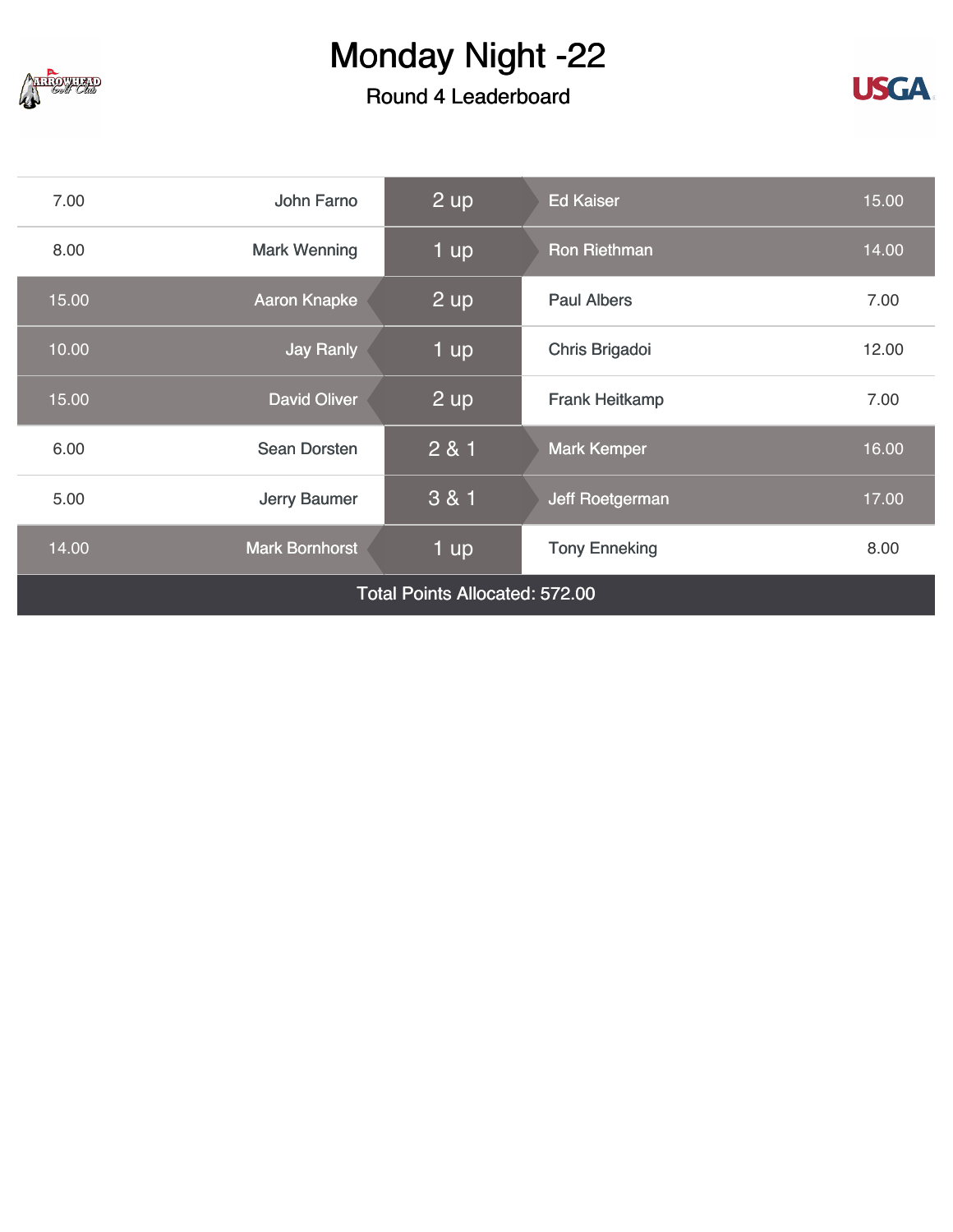

### Round 4 Leaderboard



### [League Play - Monday Night](https://static.golfgenius.com/v2tournaments/8103117018011542533?called_from=&round_index=4)

| <b>Points</b> | Player                                     | Match       | Player                                         | Points |
|---------------|--------------------------------------------|-------------|------------------------------------------------|--------|
| 15.00         | Bear Distributors-Packing (Al Rister)      | 3 & 1       | <b>Edward Jones (Travis Elsass)</b>            | 7.00   |
| 15.00         | Bear Distributors-Packing (Randy Krites)   | $2$ up      | Edward Jones (Robert Holthaus)                 | 7.00   |
| 13.00         | <b>Cotterman Roofing (Phil Wyen)</b>       | <b>Tied</b> | <b>Spring Creek Building (Evan Bunce)</b>      | 9.00   |
| 17.00         | <b>Cotterman Roofing (Ed Jutte)</b>        | 3 & 1       | <b>Spring Creek Building (Jacque Borchers)</b> | 5.00   |
| 15.00         | Wooden Shoe Inn (Rudy Quinter)             | 1 up        | America's Team (Lyle Sanvido)                  | 7.00   |
| 7.00          | Wooden Shoe Inn (Charlie Clune)            | 2 & 1       | America's Team (Chris Stueve)                  | 15.00  |
| 17.00         | Bernhold Insurance (Matt Brackman)         | 3 & 2       | 19th Hole (Craig Smith)                        | 5.00   |
| 17.00         | Bernhold Insurance (Austin Ludwig)         | 3 & 1       | 19th Hole (Nick Testa)                         | 5.00   |
| 17.00         | Journeyman's Club (Zach Wiford)            | 3 & 1       | <b>Wagner IGA (Wally Wagner)</b>               | 5.00   |
| 16.00         | <b>Jeff Woods</b>                          | 3 & 2       | Wagner IGA (Ron Woehrmyer)                     | 6.00   |
| 15.00         | <b>Striker Bows (Ted Jacobs)</b>           | 3 & 2       | <b>Woehrmyer Construction (Jim Heistan)</b>    | 7.00   |
| 6.00          | <b>Striker Bows (Jason Baumer)</b>         | 4 & 3       | <b>Woehrmyer Construction (James Leugers)</b>  | 16.00  |
| 13.00         | <b>Weigandt Development (Matt Schultz)</b> | <b>Tied</b> | R - S Finishing (Rick Oakley)                  | 9.00   |
| 8.00          | <b>Weigandt Development (Sam Otting)</b>   | 1 up        | R - S Finishing (Scott Lammers)                | 14.00  |
| 15.00         | <b>Precision Strip (Brian Rismiller)</b>   | 3 & 2       | Bud Pizza (Jason Barlage)                      | 7.00   |
| 15.00         | <b>Precision Strip (Joe Wolf)</b>          | 2 & 1       | <b>Bud Pizza (Denny Schmiesing)</b>            | 7.00   |
| 13.00         | Minster Concrete Coating (Jim Brackman)    | 2 & 1       | <b>Adam Sherman</b>                            | 9.00   |
| 8.00          | Minster Concrete Coating (Vince Clune)     | 1 up        | <b>Globus (Grant Klosterman)</b>               | 14.00  |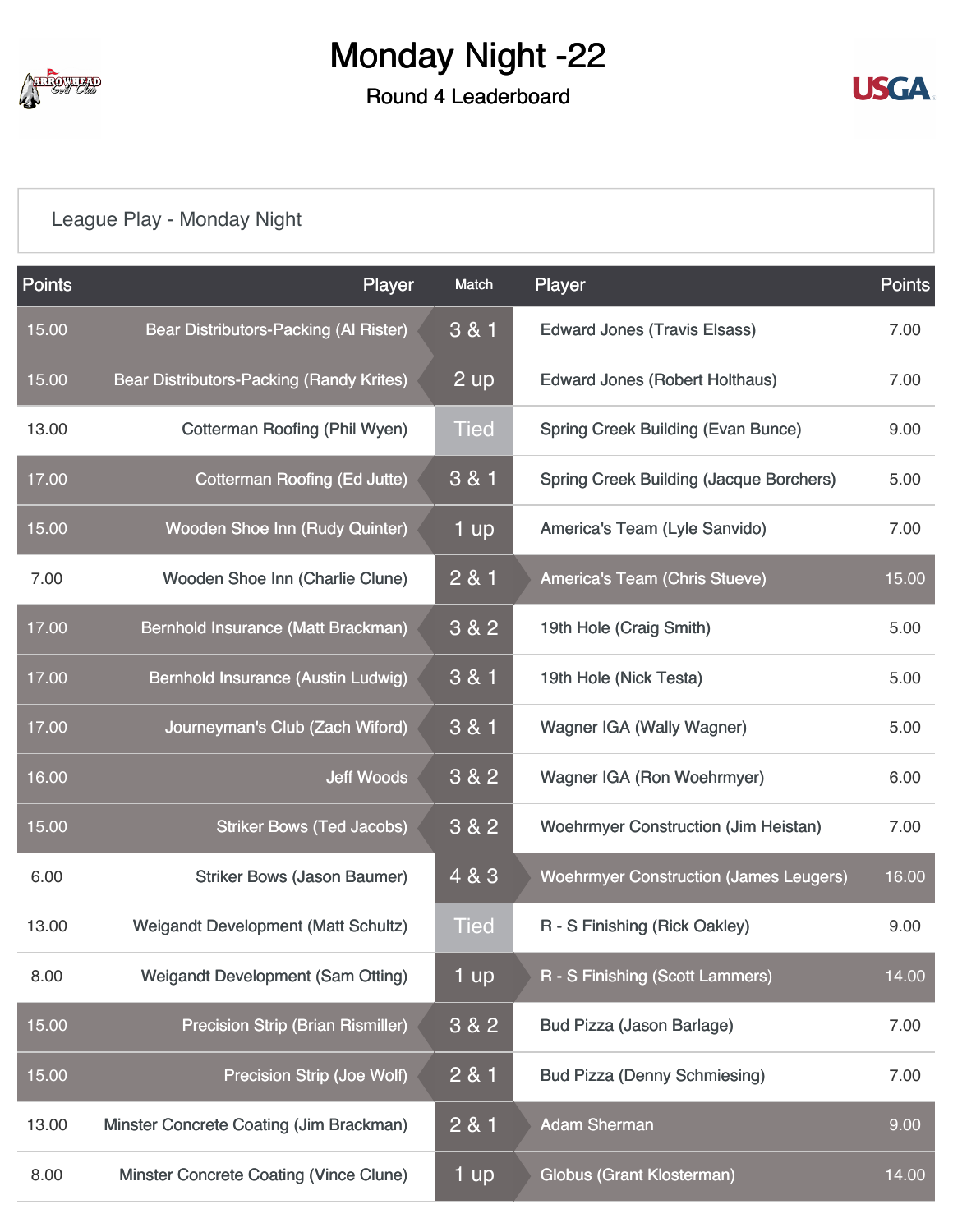

### Round 4 Leaderboard



| 7.00                                  | Moorman Feed (John Farno)                   | $2$ up | Minster Bank Too! (Ed Kaiser)         | 15.00 |  |
|---------------------------------------|---------------------------------------------|--------|---------------------------------------|-------|--|
| 8.00                                  | Moorman Feed (Mark Wenning)                 | 1 up   | Minster Bank Too! (Ron Riethman)      | 14.00 |  |
| 15.00                                 | <b>Grip N Sip (Aaron Knapke)</b>            | 2 up   | <b>Falcon Financial (Paul Albers)</b> | 7.00  |  |
| 10.00                                 | Grip N Sip (Jay Ranly)                      | 1 up   | Falcon Financial (Chris Brigadoi)     | 12.00 |  |
| 15.00                                 | <b>David Oliver</b>                         | 2 up   | <b>CDI (Frank Heitkamp)</b>           | 7.00  |  |
| 6.00                                  | Minster Bank #1 (Sean Dorsten)              | 2 & 1  | <b>CDI (Mark Kemper)</b>              | 16.00 |  |
| 5.00                                  | <b>Baumer Construction (Jerry Baumer)</b>   | 3 & 1  | L-Design (Jeff Roetgerman)            | 17.00 |  |
| 14.00                                 | <b>Baumer Construction (Mark Bornhorst)</b> | 1 up   | L-Design (Tony Enneking)              | 8.00  |  |
| <b>Total Points Allocated: 572.00</b> |                                             |        |                                       |       |  |